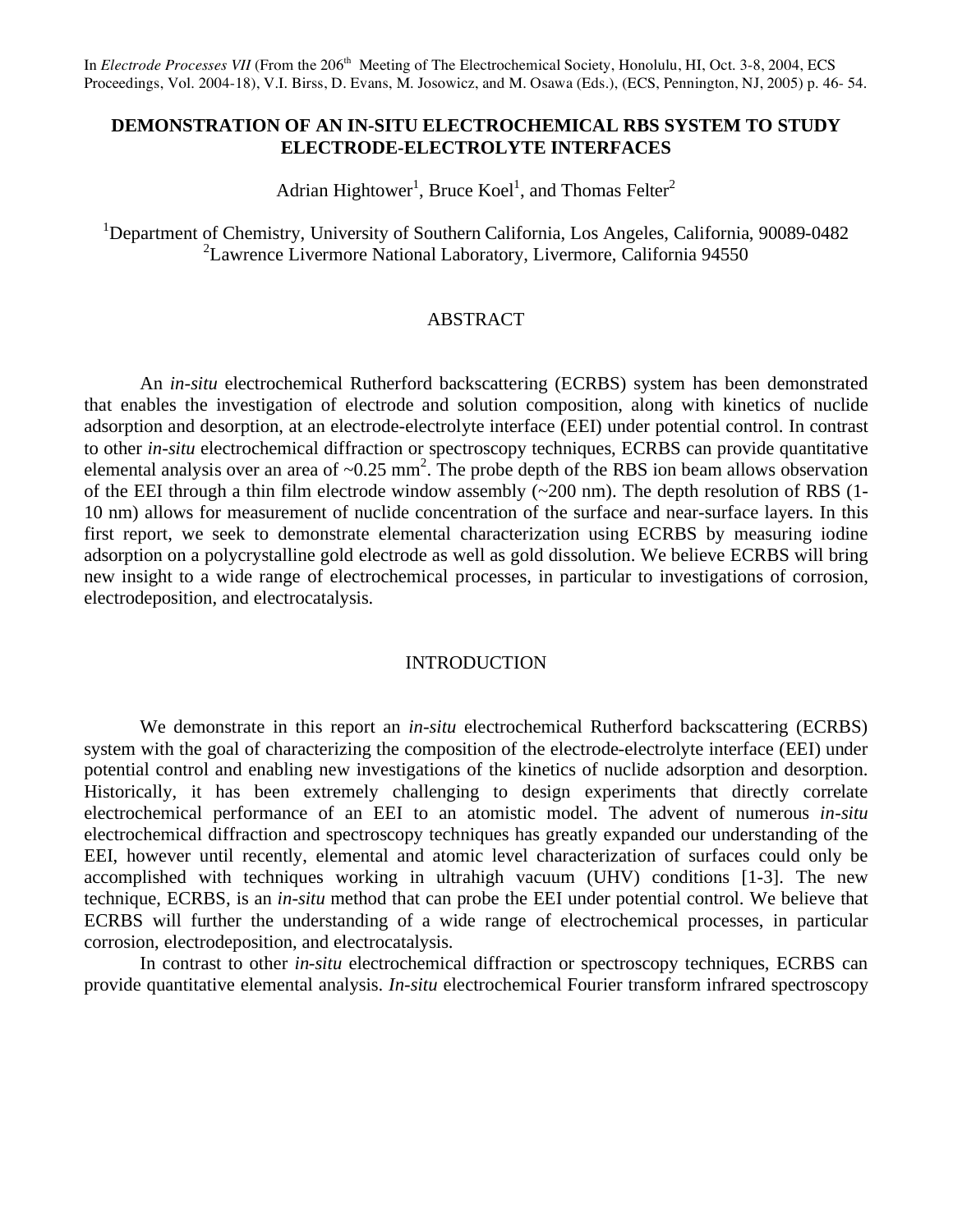(FTIR), scanning tunneling microscopy (STM), and surface X-ray diffraction (SXS) provide information on bonding, topography, and crystalline phases at the EEI, respectively [4-7]. The analysis area for a given ECRBS scan is  $\sim 0.25$  mm<sup>2</sup> and is primarily dictated by the size of the UHV window. The probe depth of the RBS ion beam allows observation of the EEI through a thin film electrode window assembly  $(\sim 200 \text{ nm})$ . The depth resolution of RBS  $(1-10 \text{ nm})$  allows for measurement of nuclide concentration of the surface and near-surface layers.

 Ion beam techniques have been applied previously to investigate liquid-solid interfaces with reasonable success. Morita *et. al.* were able to study lead adsorbed on SiO<sub>2</sub> using an *in-situ* RBS system that utilized a 5.5-micron Si window [8]. Bouquillon *et. al.* were able to resolve Pb in aqueous solutions at concentrations less than 10 ppm through a 100-nm  $Si<sub>3</sub>N<sub>4</sub>$  window [9]. They also identified bubble formation at regions of beam impact that was likely due to water radiolysis, but found that these bubbles could be eliminated with sufficient circulation of the solution.

Adsorption of aqueous iodine on a polycrystalline Au electrode served as a benchmark in testing our ECRBS system. The adsorption of iodine ordered-monolayer phases on Au electrodes has been studied extensively by cyclic voltametry [10-12], surface X-ray scattering (SXS) [13, 14], STM [15-20], and electrochemical quartz crystal microbalance (ECQCM) [21, 22] techniques. Iodine adlayers on single crystal gold surfaces demonstrate potential-dependent phase transitions [20, 23] and are known to have a strong impact on the underpotential deposition of metal ions [19, 24]. In the results reported herein, we seek to demonstrate elemental characterization using ECRBS by measuring iodine adsorption on a polycrystalline gold electrode and measuring partial gold dissolution.

#### EXPERIMENTAL

Our initial results were obtained from a sealed UHV electrochemical cell with a 0.5 mm x 0.5 mm, 150-nm thick  $Si<sub>3</sub>N<sub>4</sub>$  window. A schematic drawing of this cell is shown in Figure 1. The UHV electrochemical cell was placed directly in the RBS chamber (base pressure of  $2x10^{-8}$  Torr). The working electrode was a 10-nm Au film that was sputtered onto the  $Si<sub>3</sub>N<sub>4</sub>$  window (SPI Supplies). The Si3N4 window was mounted on 200-μm thick Si frame and rated to withstand a pressure differential of 1 atm. A Pt wire (125-μm diameter) was used as a pseudo-reference electrode and the ultradense amorphous carbon (UDAC) substrate served as the counter electrode. A 7 mM KI solution was prepared from 18 M $\Omega$ •cm water (B&J Brand) and analytical grade reagents (Alpha Aesar). It was decided for these first experiments to postpone the use of more conducting electrolytes  $(H_2SO_4)$  or  $HClO_4$ ) in order to simplify analysis of the RBS results. Unfortunately, this limits the analysis of electrochemical measurements. A 1.5 mL liquid well is formed with a vacuum grade epoxy resin (Torr Seal®). The three electrodes are interfaced to an ACM Gill AC potentiostat via coaxial UHV feedthroughs.

A 2.3-MeV He<sup>+</sup> ion beam at a current of 40 nA and a spot size of 0.4 mm<sup>2</sup> was used. The RBS spectra were acquired using an Ortec Ion-Implanted-Silicon Charged-Particle detector set at  $2\theta = 164^{\circ}$ relative to the incident ion beam. Spectra were obtained over 1024 channels with a resolution of <20 keV. RBS spectra were normalized to the total number of detected ions. Measured spectra were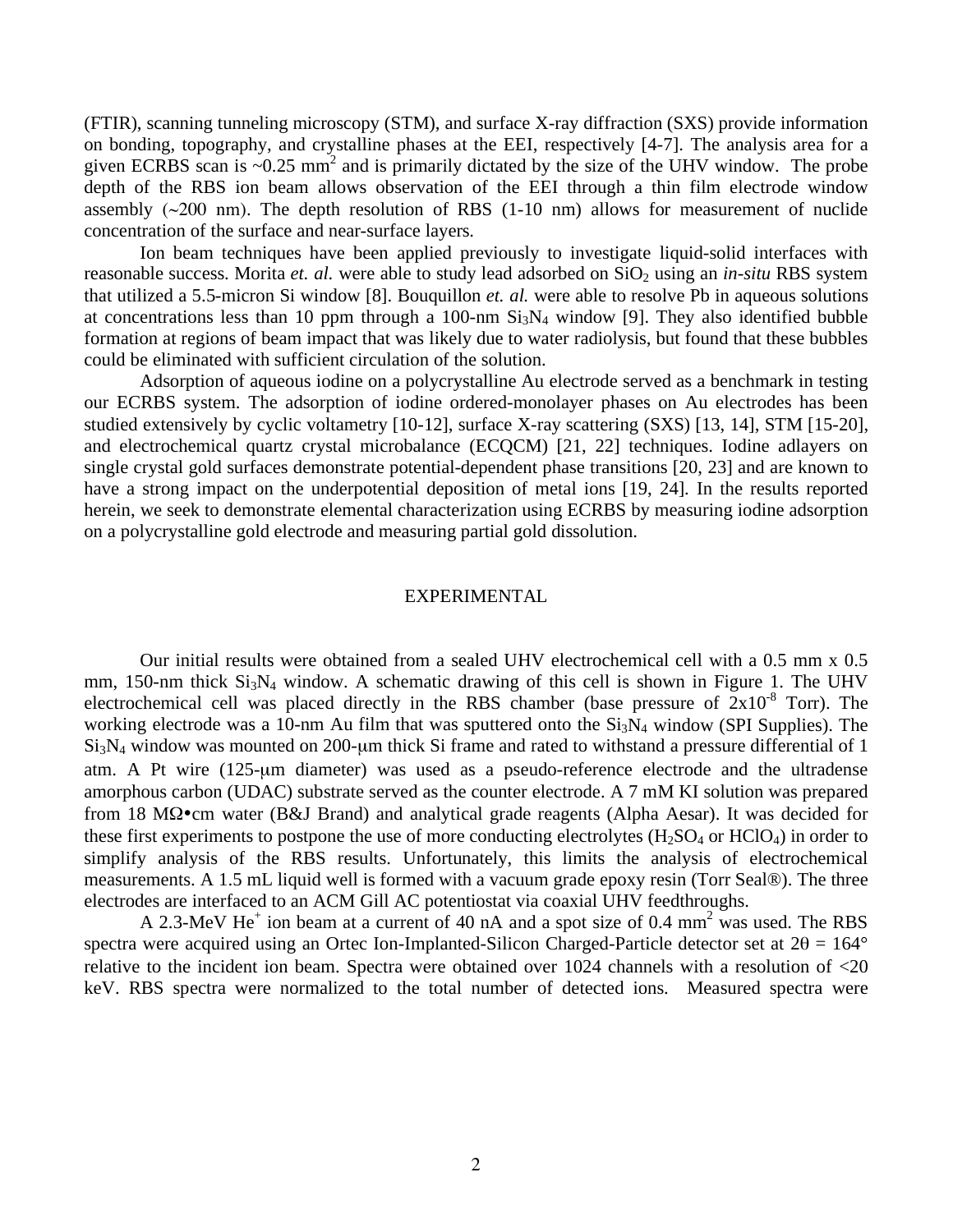compared to simulations produced by the Rutherford Universal Manipulation Program (RUMP) code. Electrodes were held at a given, constant potential while a RBS scan was performed. The average scan time used to obtain a RBS spectrum was about 10 minutes.

### RESULTS

Figure 2 displays the ECRBS spectra of a polycrystalline Au electrode in 7 mM KI solution obtained at open circuit and held at a minor reducing potential of –0.5 V. One can observe distinct peaks for gold and adsorbed iodine with edge onsets at 2.16 and 2.07 MeV, respectively. Plateaus approximately 0.1 MeV wide can be observed at 1.36 and 0.75 MeV for the Si and N components, respectively, of the 150-nm thick  $Si<sub>3</sub>N<sub>4</sub>$  window. Ions backscattered from the 200-µm thick Si-window substrate and the UDAC mask produce counts below 1.36 and 0.6 MeV, respectively. The unwanted Si background (0 - 1.36 MeV) counts indicate a slight misalignment of the UDAC mask, He ion beam, and silicon frame. Minor peaks from K and O can be observed at 1.63 and 0.91 MeV, respectively.

In order to observe the dissolution of the Au electrode, the cell was driven to anodic potentials of 1.5 V. Several RBS spectra of the Au electrode are shown in Figure 3. Figure 3A shows a reduction and redistribution of the area under the 2.16 MeV Au peak. Figure 3B shows the silicon, oxygen nitrogen and carbon onset regions (0.62 MeV) in greater detail. The unwanted Si background (0 - 1.4 MeV) arises from the 200-μm thick Si-window frame. Since the backscattered yield depends on the atomic number squared, light elements are easily obscured by the presence of the Si background. More accurate mask alignment should reduce this significantly, making it easier to quantify light elements, such as oxygen.

## DISCUSSION

An increase in iodine concentration at the electrode surface, as indicated by the increase in area under the I peak in the RBS spectra, was observed when a reducing potential of -500 mV versus a Pt pseudo-reference electrode was applied. There is a relatively small amount of adsorbed iodine initially despite electrode exposure to the solution for 15 minutes prior to the RBS measurement. Iodine monolayers are known to spontaneously form on clean Au electrodes within minutes of exposure. We attribute the slow adsorption kinetics of I on the Au electrode to the presence of contaminants on the electrode surface. Once a potential was applied to the electrode, an iodine monolayer formed within the time required for one RBS scan (10 minutes). The size of the mask opening, and therefore the amount of the incident beam that actually hits the electrode, is not precisely known. Therefore we can compare the measured areas of the iodine and gold peaks to RUMP simulations assuming an initial smooth, 10-nm thick Au electrode. Our measurements yield an iodine surface concentration of  $1.3\pm0.3$  nmol/cm<sup>2</sup> for the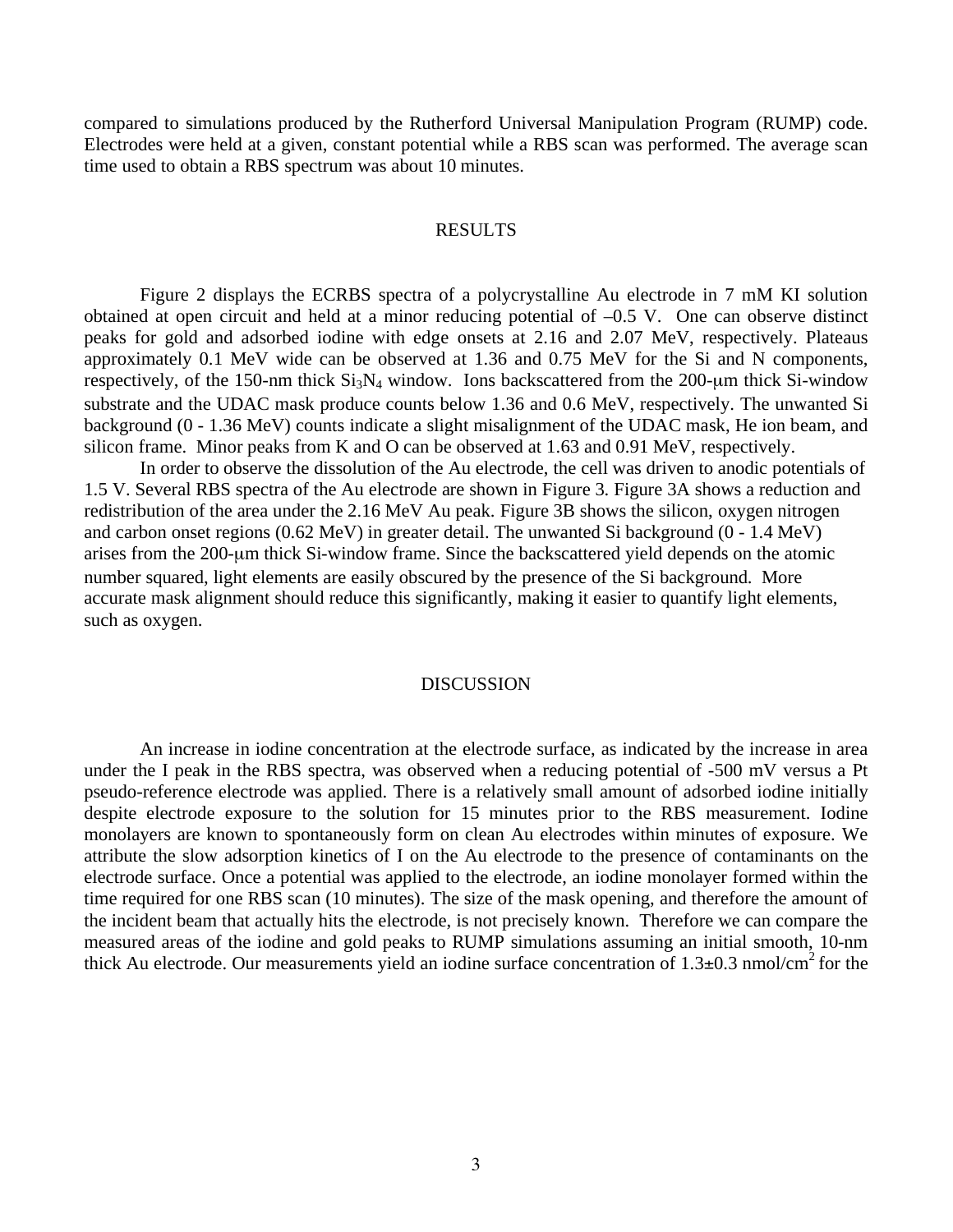adsorbed monolayer agreeing with the value of  $1.04 \text{ nmol/cm}^2$  reported by Rodriguez et. al [25] within the rather large uncertainty in initial Au electrode thickness.

Analysis of the ECRBS spectra for iodide oxidation on a polycrystalline Au electrode is complicated by the use of a Pt pseudo-reference electrode (Pt wire). This made the determination of the onset potentials of Au dissolution difficult. The application of 1.5 V forms an iodine film whose thickness increased with each successive scan. This formation was accompanied by a large initial dissolution of Au, as indicated by the decrease in area of the 2.16 MeV Au peak. Further scans showed a redistribution of the Au peak to lower energies indicating a roughening of the Au electrode. Though these observations are consistent with previous studies [10, 26], this was a demonstration experiment only and we are cautious to draw definitive conclusions about the electrochemistry itself. The ECRBS studies were carried out over the course of one hour with 1.5 ml of stagnant electrolyte. The system is susceptible to radiolysis and formation of bubbles near the electrode surface would complicate interpretation of the RBS spectra. Nevertheless, we can clearly observe the coordinated formation of an iodine layer as well as the dissolution of the gold electrode. Improvements in the technique in later experiments will include addition of a standard reference electrode, incorporation of a mechanism for electrolyte circulation, and better electrochemical characterization.

Figure 4 displays scanning electron microscopy images of the initial 10 nm-thick sputtered Au electrode and the electrode after the ECRBS study. The electrode is initially homogeneous, but after the ECRBS experiments contains altered regions ~300-nm in size that arise from radiolysis and/or gold dissolution. Subsequent energy dispersive X-ray spectroscopy (EDX) measurements could not detect iodine at the electrode surface.

The depth resolution of ECRBS (1-10 nm) is relevant for measuring aspects of diffusion in electrodes and electrolytes and phase transitions in electrode materials as a function of potential, but provides limited information regarding adsorbed monolayers at the electrode surface. Channeling and blocking experiments in ECRBS utilizing single-crystal metal electrodes may be one approach to increasing this capability. Medium Energy Ion Scattering (MEIS) techniques employ lower energy ion beams (~100 keV) and can have much better depth resolution (0.5-1 nm). Thus, *in-situ* electrochemical MEIS may offer a better avenue for quantitative elemental analysis of electrode surface species than ECRBS. To our knowledge, no such experiment has been made previously.

#### **CONCLUSION**

An *in-situ* electrochemical Rutherford backscattering (ECRBS) system has been demonstrated with the goal of developing a new *in-situ* elemental analysis technique for investigating electrochemical processes at the electrode-electrolyte interface (EEI) under potential control. Iodine accumulation of 1.3 $\pm$ 0.3 nmol/cm<sup>2</sup> at a polycrystalline Au electrode under a reducing potential was directly measured by ECRBS. The coordinated formation of an iodide layer and dissolution of the gold electrode was also directly observed by ECRBS. We have suggested changes that will improve the technique, and we point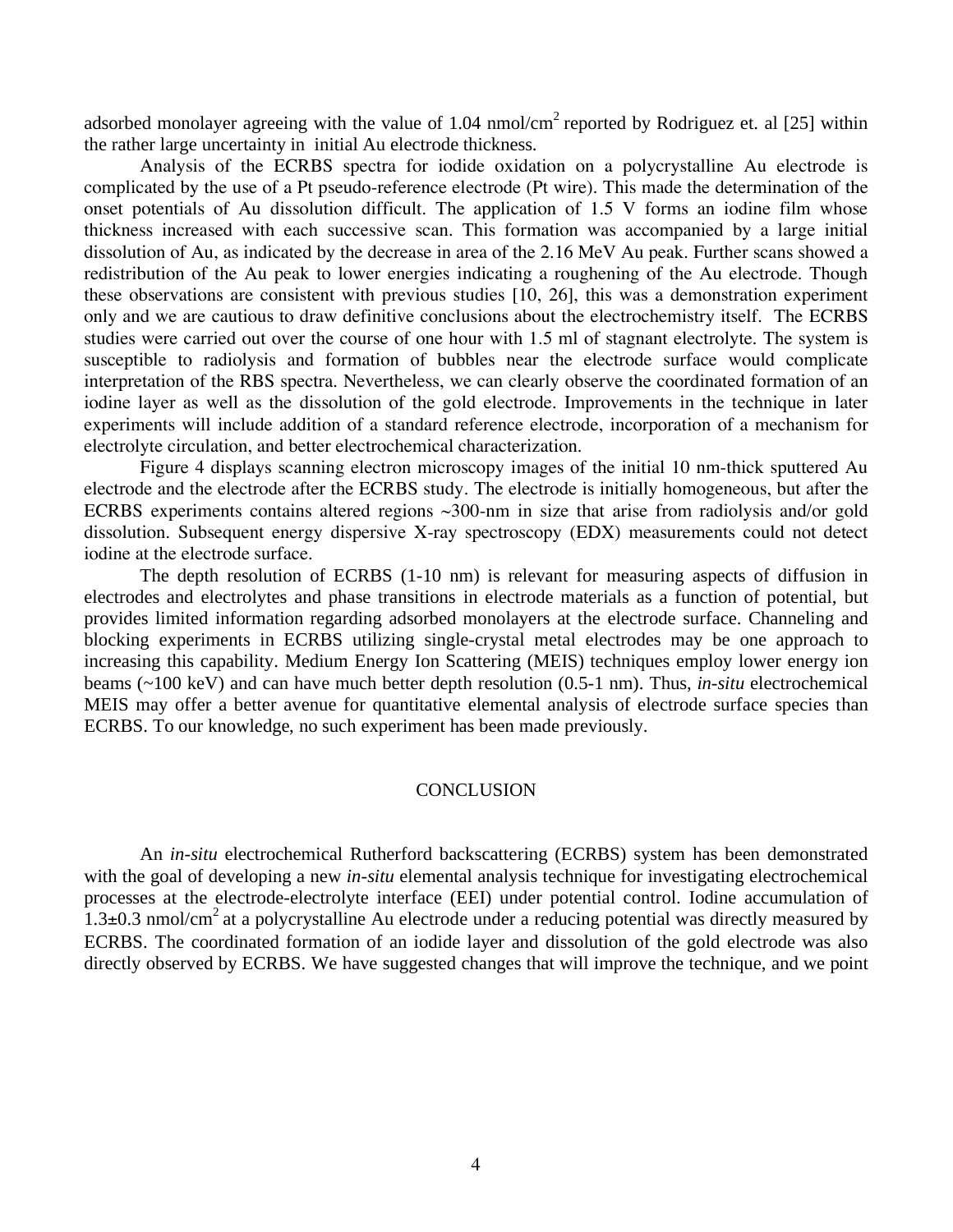out that a similar approach utilizing Medium Energy Ion Scattering (MEIS) should be possible in order to characterize electrode adlayers with submonolayer resolution.

## ACKNOWLEDGEMENTS

The authors thank Merck & Co., Inc and the United Negro College Fund for their financial support. Work at LLNL was performed under the auspices of the U. S. Department of Energy by the University of California, Lawrence Livermore National Laboratory under Contract No. W-7405-Eng-48.

#### REFERENCES

- 1. Somorjai, G.A., *Introduction to Surface Chemistry and Catalysis*. 1994, New York: Wiley-Interscience.
- 2. Hubbard, A.T., *Electrochemistry at Well-Characterized Surfaces.* Chemical Reviews, 1988. **88**(4): p. 633-656.
- 3. Soriaga, M.P., *Ultra-High Vacuum Techniques in the Study of Single-Crystal Electrode Surfaces.* Progress in Surface Science, 1992. **39**(4): p. 325-443.
- 4. Iwasita, T. and F.C. Nart, *In situ infrared spectroscopy at electrochemical interfaces.* Progress in Surface Science, 1997. **55**(4): p. 271-340.
- 5. Lin, W.F., P.A. Christensen, and A. Hamnett, *The electro-oxidations of methanol and formic acid at the Ru(0001) electrode as a function of temperature: in-situ FTIR studies.* Physical Chemistry Chemical Physics, 2001. **3**(16): p. 3312-3319.
- 6. McHardy, R., W.H. Haiss, and R.J. Nichols, *An STM investigation of surface diffusion on iodine modified Au(111).* Physical Chemistry Chemical Physics, 2000. **2**(7): p. 1439-1444.
- 7. Samant, M.G., et al., *Grazing-Incidence X-Ray-Diffraction of Lead Monolayers at a Silver (111) and Gold (111) Electrode-Electrolyte Interface.* Journal of Physical Chemistry, 1988. **92**(1): p. 220-225.
- 8. Morita, K., et al., *An in situ RBS system for measuring nuclides adsorbed at the liquid-solid interface.* Radiation Physics and Chemistry, 1997. **49**(6): p. 603-608.
- 9. Bouquillon, A., et al., *In situ dynamic analysis of solids or aqueous solutions undergoing chemical reactions by RBS or PIXE with external beams.* Nuclear Instruments & Methods in Physics Research Section B-Beam Interactions with Materials and Atoms, 2002. **188**: p. 156- 161.
- 10. Chen, A.C., et al., *Iodide adsorption at the Au(111) electrode surface.* Journal of Electroanalytical Chemistry, 1999. **467**(1-2): p. 342-353.
- 11. Hamelin, A., *The Crystallographic Orientation of Gold Surfaces at the Gold Aqueous-Solution Interphases.* Journal of Electroanalytical Chemistry, 1982. **142**(1-2): p. 299-316.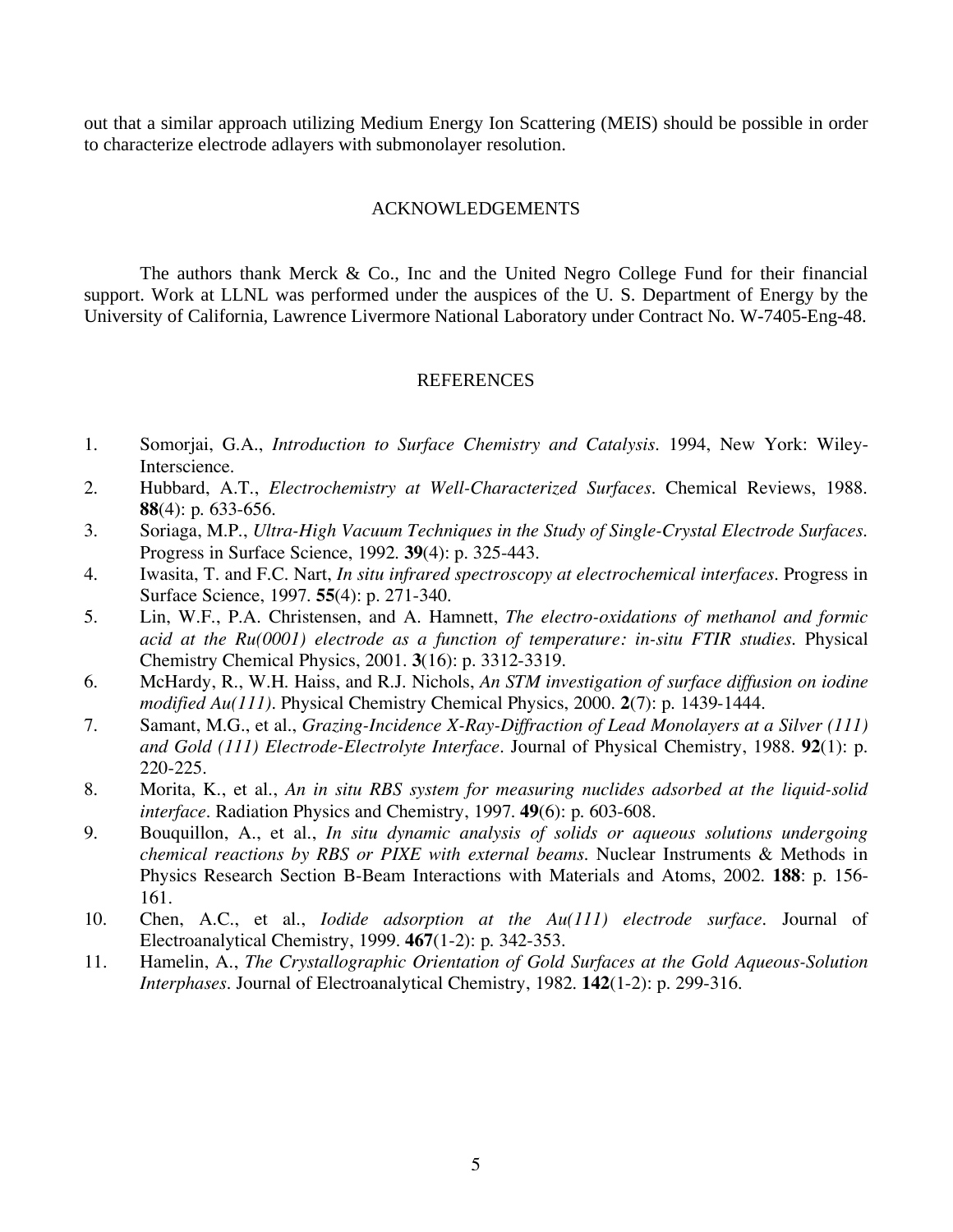- 12. Bellier, J.P. and A. Hamelin, *Experimental Study of Gold Monocrystal Surfaces with Crystallographic Orientation 111 in Aqueous Halide Solutions.* Comptes Rendus Hebdomadaires Des Seances De L Academie Des Sciences Serie C, 1975. **280**(25): p. 1489-1492.
- 13. Wang, J., et al., *In-situ X-Ray-Diffraction and X-Ray-Reflectivity Studies of the Au(111) Electrolyte Interface - Reconstruction and Anion Adsorption.* Physical Review B, 1992. **46**(16): p. 10321-10338.
- 14. Ocko, B.M., G.M. Watson, and J. Wang, *Structure and Electrocompression of Electrodeposited Iodine Monolayers on Au(111).* Journal of Physical Chemistry, 1994. **98**(3): p. 897-906.
- 15. Gao, X.P., et al., *Sensitivity of Electrochemical Adlayer Structure to the Metal Crystallographic Orientation - Potential-Dependent Iodide Adsorption on Au(100) in Comparison with Other Low-Index Surfaces.* Journal of Physical Chemistry, 1994. **98**(33): p. 8086-8095.
- 16. Itaya, K., et al., *In situ scanning tunneling microscopy of organic molecules adsorbed on iodinemodified Au(111), Ag(111), and Pt(111) electrodes*, in *Solid-Liquid Electrochemical Interfaces*. 1997. p. 171-188.
- 17. Itaya, K., *In situ scanning tunneling microscopy in electrolyte solutions.* Progress in Surface Science, 1998. **58**(3): p. 121-247.
- 18. Tao, N.J. and S.M. Lindsay, *In-situ Scanning Tunneling Microscopy Study of Iodine and Bromine Adsorption on Au(111) under Potential Control.* Journal of Physical Chemistry, 1992. **96**(13): p. 5213-5217.
- 19. Yamada, T., N. Batina, and K. Itaya, *Interfacial Structure of Iodine Electrodeposited on Au(111) - Studies by LEED and In-situ STM.* Surface Science, 1995. **335**(1-3): p. 204-209.
- 20. Yamada, T., N. Batina, and K. Itaya, *Structure of Electrochemically Deposited Iodine Adlayer on Au(111) Studied by Ultrahigh-Vacuum Instrumentation and in-Situ STM.* Journal of Physical Chemistry, 1995. **99**(21): p. 8817-8823.
- 21. Gu, N.Y., L. Niu, and S.J. Dong, *Simultaneous determination of both the calibration constant in an electrochemical quartz crystal microbalance and the active surface area of a polycrystalline gold electrode.* Electrochemistry Communications, 2000. **2**(1): p. 48-50.
- 22. Lei, H.W., H. Uchida, and M. Watanabe, *Electrochemical quartz crystal microbalance study of halide adsorption and concomitant change of surface excess of water on highly ordered Au(111).* Langmuir, 1997. **13**(13): p. 3523-3528.
- 23. Batina, N., T. Yamada, and K. Itaya, *Atomic-Level Characterization of the Iodine-Modified Au(111) Electrode Surface in Perchloric-Acid Solution by In-Situ STM and Ex-Situ LEED.* Langmuir, 1995. **11**(11): p. 4568-4576.
- 24. Ogaki, K. and K. Itaya, *In-Situ Scanning-Tunneling-Microscopy of Underpotential and Bulk Deposition of Silver on Gold (111).* Electrochimica Acta, 1995. **40**(10): p. 1249-1257.
- 25. Rodriguez, J.F., T. Mebrahtu, and M.P. Soriaga, *Determination of the Surface-Area of Gold Electrodes by Iodine Chemisorption.* Journal of Electroanalytical Chemistry, 1987. **233**(1-2): p. 283-289.
- 26. Schneeweiss, M.A. and D.M. Kolb, *Oxide formation on au(111) An in situ STM study.* Solid State Ionics, 1997. **94**(1-4): p. 171-179.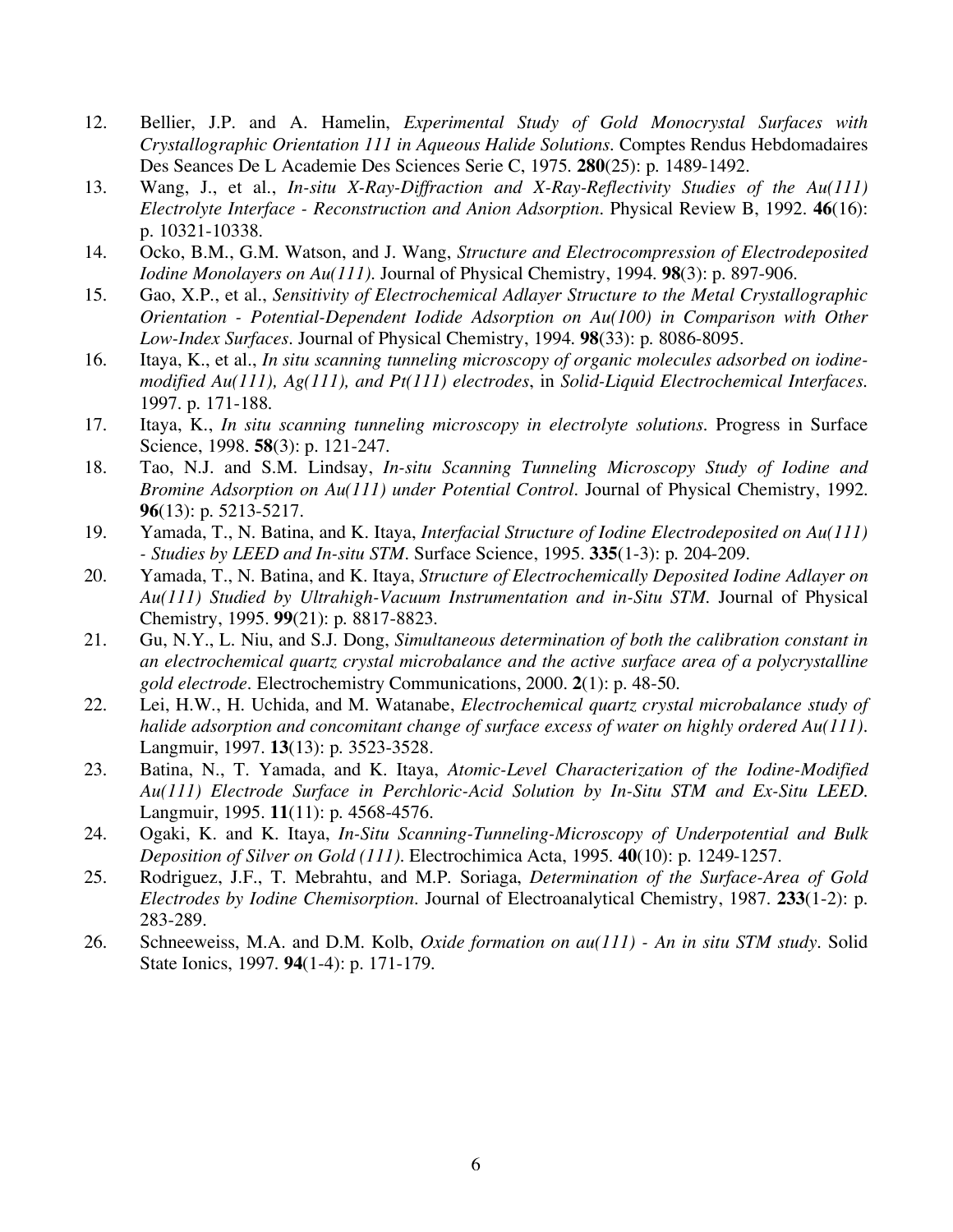

**Figure 1.** Schematic drawing of the UHV electrochemical cell used in ECRBS. The cell incorporates a 150-nm thick Si3N4 window, a 10-nm thick Au working electrode, a 125-μm diameter Pt wire pseudoreference electrode, a UDAC counter electrode, and a sealed 1.5 mL liquid well.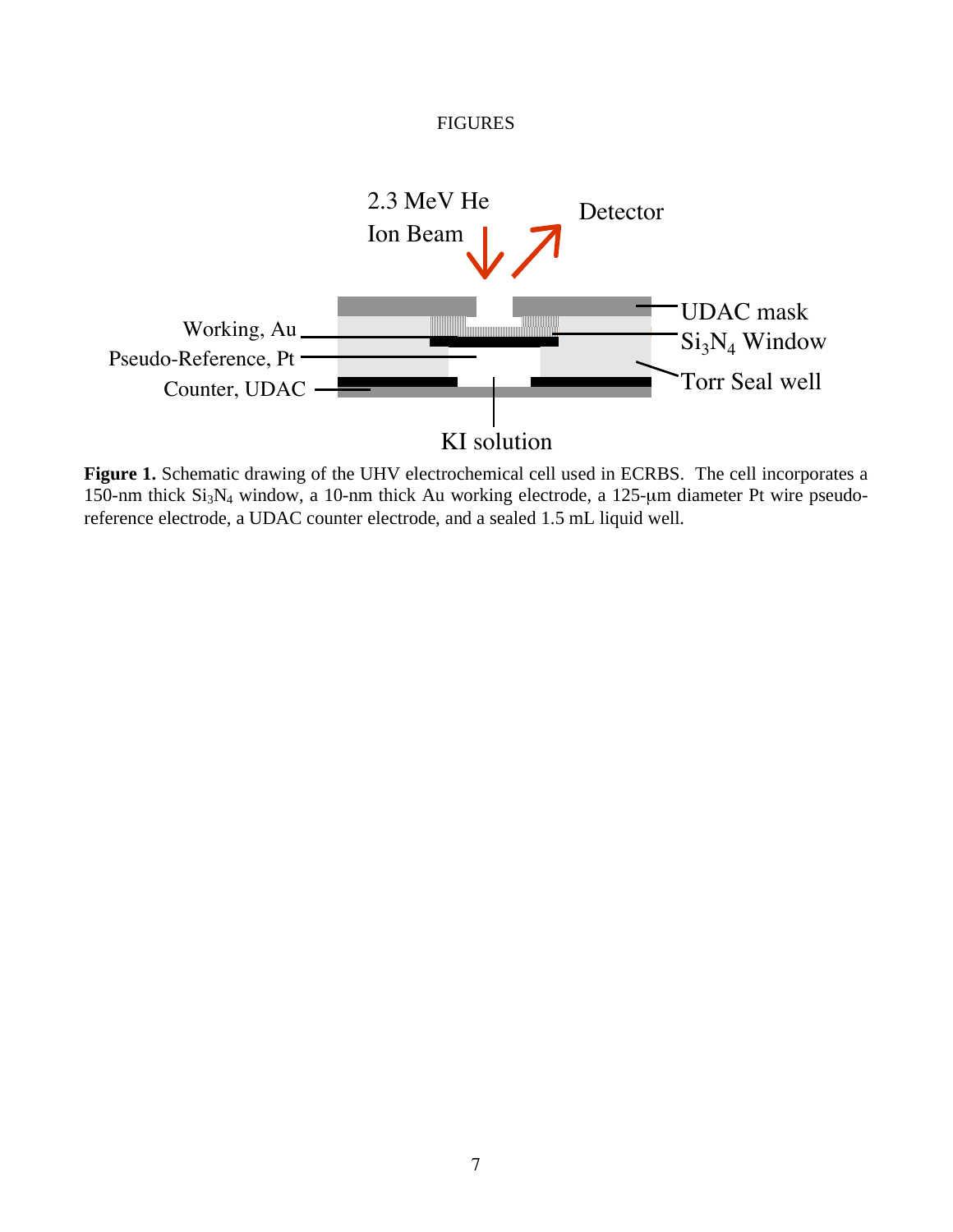

**Figure 2.** RBS spectra of a polycrystalline Au electrode in 7 mM KI held at open circuit and -500 mV.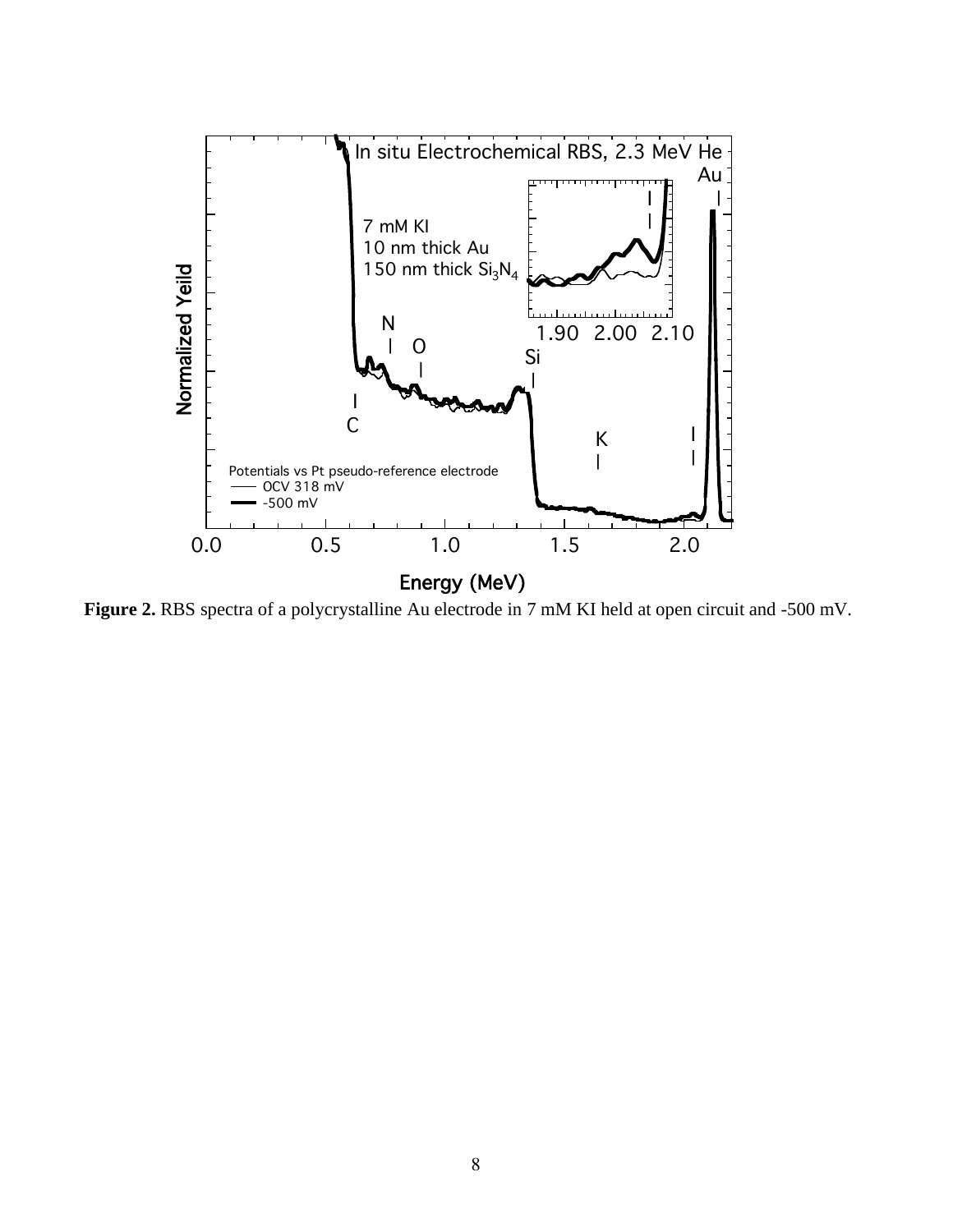

**Figure 3** RBS spectra of oxidation of an Au electrode. Top image (A) shows broadening of the gold peak at 2.12 MeV indicative of roughening and formation of an adsorbed iodine layer. Bottom image (B) shows increase and sharpening of the oxygen peak at 0.87 MeV.